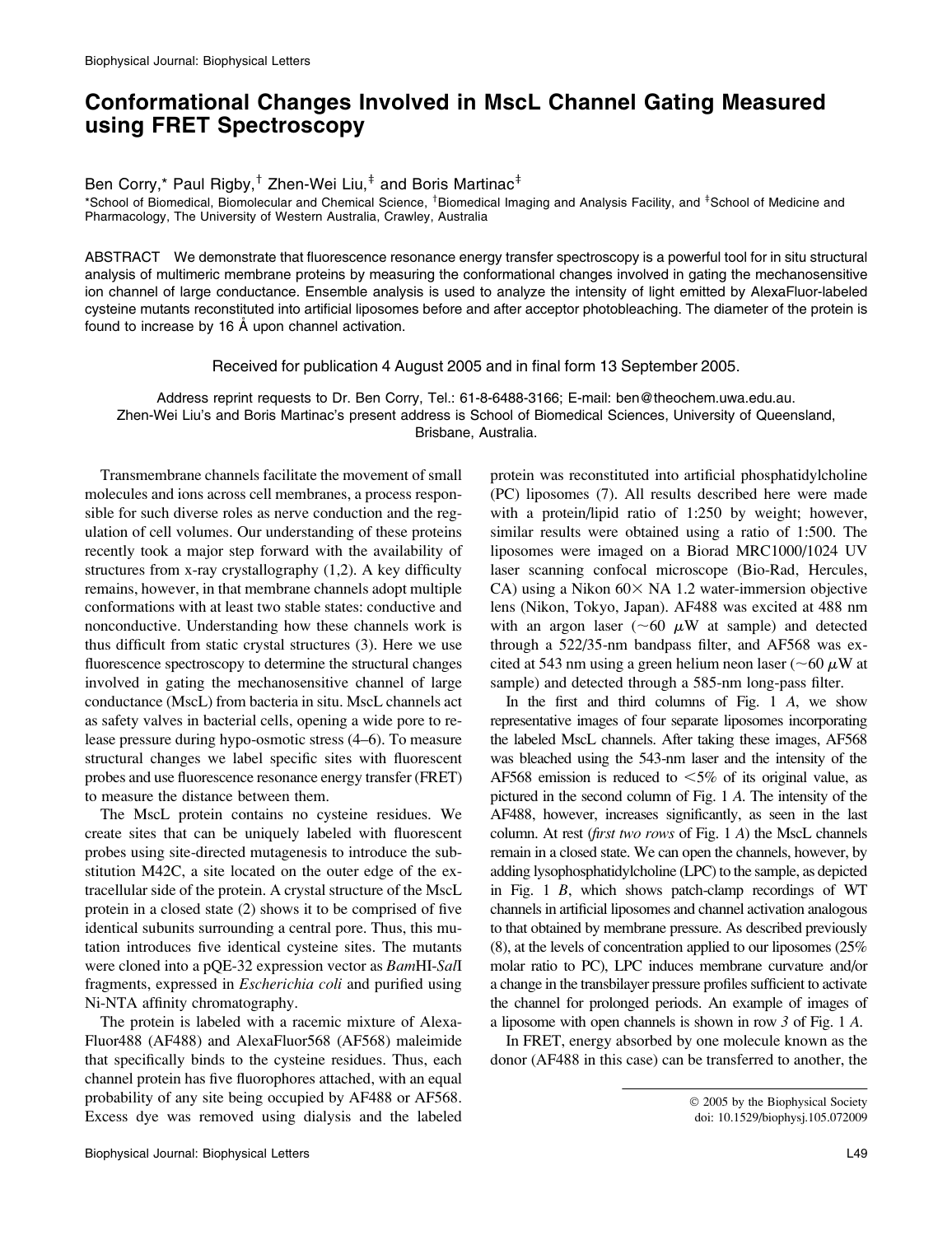Biophysical Journal: Biophysical Letters



FIGURE 1 (a) Confocal microscope images of liposomes containing MscL protein labeled with both AF488 and AF568. The rows show different liposomes, whereas the columns represent the emission of the AF568 before and after bleaching, and AF488 before and after bleaching, respectively. Nine millimolar (25% molar ratio) LPC has been added in the last two rows. (b) Activation of MscL by LPC. The activation of MscL was recorded during suction to a patch pipette (left) or addition of 2  $\mu$ M LPC in the absence of applied pressure (right). Pipette voltage was *1*30 mV.

acceptor (AF568), through a nonradiative dipole-dipole interaction. That the donor intensity increased after acceptor bleaching is a sure sign that FRET had been taking place beforehand. The fraction of energy transferred, termed the efficiency E, is dependent on the distance between the molecules. We determine this from  $E = 1 - (I^d/I_{\text{pb}}^d)$ , where  $I^d$  and  $I_{pb}^d$  are the donor emission intensities before and after acceptor photobleaching. We use the average intensity of the membrane, avoiding regions with bright blebs. Since the bleaching of AF568 is never 100% complete, we correct  $I_{\rm pb}^{\rm d}$  by multiplying the change in donor intensity by  $1 + I_{\rm pb}^{\rm a}/(I^{\rm a} - I_{\rm pb}^{\rm a})$ .  $I_{\rm pb}^{\rm d}$  is increased by a further 8% to account for the measured bleaching of AF488 by the 543-nm laser.

In the inset of Fig. 2 A, we plot the measured transfer efficiency against the bleaching of AF568. We find efficiencies of  $0.61 \pm 0.01$  and  $0.44 \pm 0.01$  for the closed and open states of the channel.

Biophysical Journal: Biophysical Letters L50

Although the relationship between the fluorophore separation and transfer efficiency is well known for single donoracceptor pairs, the situation is more complicated in our case, since each protein contains a random mix of five fluorophores, and given that transfer could arise between fluorophores attached to different channels. We use a Monte Carlo scheme described in an accompanying article (9) to relate the efficiency of energy transfer to the radius of the pentamers of fluorophores as shown in Fig. 2 A.

Using an orientation factor of  $\kappa^2 = 2/3$ , we determined the radii of the pentamer of fluorophores to be  $45 \pm 1$  Å for the closed channels and  $53 \pm 1$  Å for the open channels. This radius refers to the positions of the fluorophores and is likely to be somewhat larger than the radius of the protein itself. Therefore, a more interesting measure is the change of radius upon channel activation,  $8 \pm 2$  Å. This is less likely to be influenced by any systematic errors in the FRET measurements